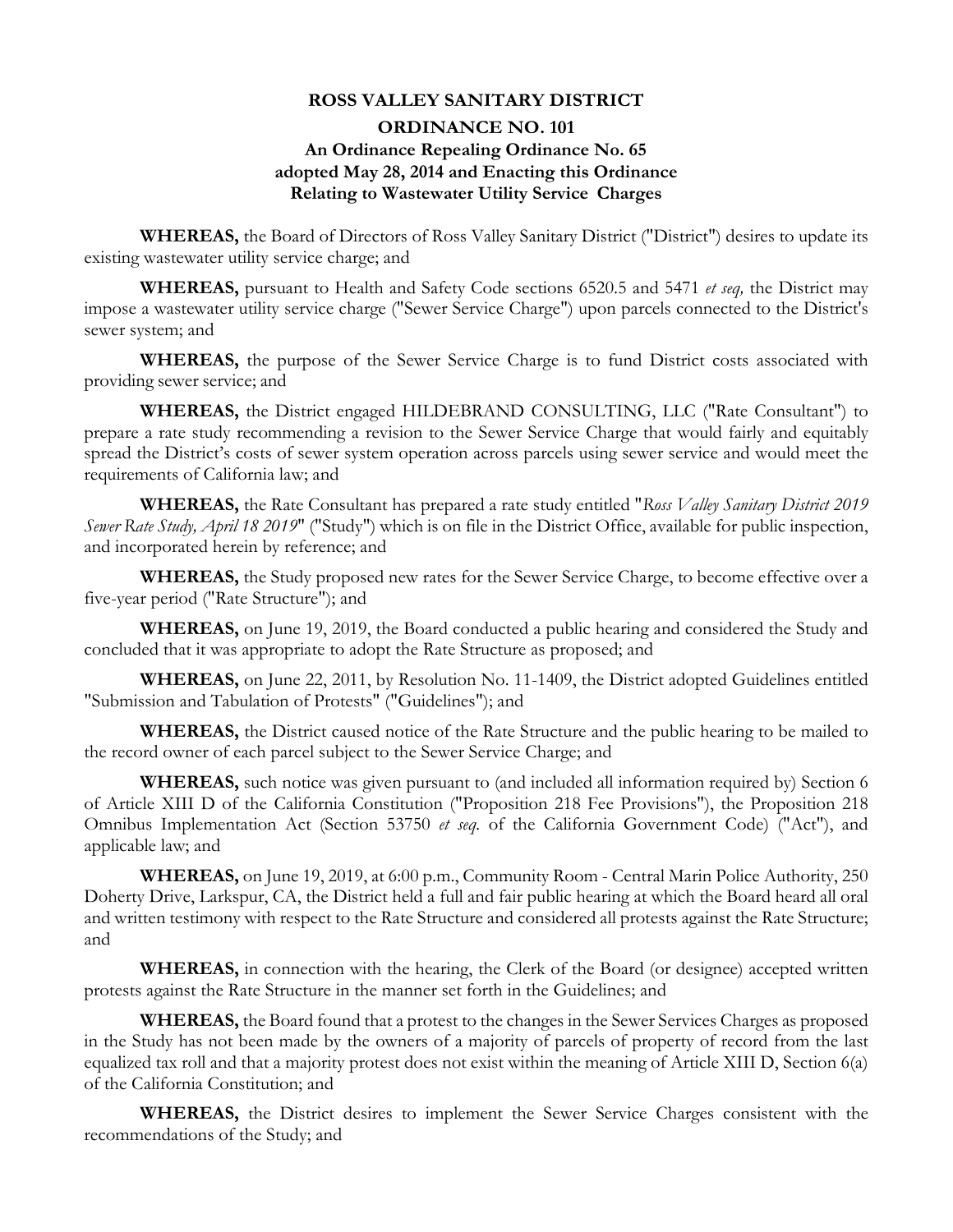**WHEREAS,** the District desires to continue collecting the Sewer Service Charge on the Marin County property tax roll; and

**WHEREAS,** the District finds that adoption of this Ordinance is exempt from review under the California Environmental Quality Act ("CEQA") because CEQA does not apply to the establishment, modification, structuring, restructuring, or approval of rates, tolls, fares, and other charges by public agencies which the public agency finds are for the purpose of: meeting operating expenses, including employee wage rates and fringe benefits; purchasing or leasing supplies, equipment, or materials; meeting financial reserve needs and requirements; and obtaining funds for capital projects, necessary to maintain service within existing service areas. (CEQA Guidelines, Statutory Exemptions - Section 15273); and

## **NOW, THEREFORE, THE BOARD OF DIRECTORS OF ROSS VALLEY SANITARY DISTRICT DOES ORDAIN AS FOLLOWS:**

**SECTION 1. Affirmation of Recitals.** Each of the recitals set forth above is true and correct in all respects.

**SECTION 2. Approval of Rate Study.** The Study is hereby approved by the District in the form on file in the District Office and available for public inspection.

## **SECTION 3. Definitions:**

- 1. ADU. Accessory Dwelling Unit.
- 2. Assessors Use Code. Assessors Use Code means the number coding and classification of property in use by the Marin County Assessor.
- 3. Board. Board means the Board of Directors of Ross Valley Sanitary District.
- 4. Commercial Sewer Connection. Commercial Sewer Connection means any non-residential, metered Sewer Connection.
- 5. Customer Class. The District's customer classes include Single Family, Single Family with ADU, Multi-Family, Commercial and Commercial High Strength. Parcels are assigned to one of the customer classes based on the parcel's Assessor's Use Code assigned by the County of Marin. Please refer to Section 9, Sewer Customer Classes, to determine Customer Class.
- 6. District. District means Ross Valley Sanitary District.
- 7. District Sewer System. District Sewer System means any part of the sewage facilities owned and operated by the District.
- 8. Dwelling Unit. Dwelling unit means any residence, portion of apartment house, or other habitation occupied by a single person or single family and requiring sewage disposal services. Dwelling Unit counts for customer parcels are based on County of Marin Assessors Office records.
- 9. Equivalent Dwelling Unit. Equivalent Dwelling Unit ("EDU") means estimated sewage discharge which represents the typical or average measure of sewage discharge from one Dwelling Unit.
- 10. General Manager. General Manager means the person appointed by the Board to administer and enforce the rules, regulations, and ordinances of the District, or his or herdesignee.
- 11. Larkspur Rate Zone. Contiguous with the Larkspur Sanitation Area, meaning the portion of the city of Larkspur defined in Exhibit "A" of the Annexation Agreement dated January 6, 1993, by and between Ross Valley Sanitary District (formerly Sanitary District No. 1 of Marin County) and the City of Larkspur.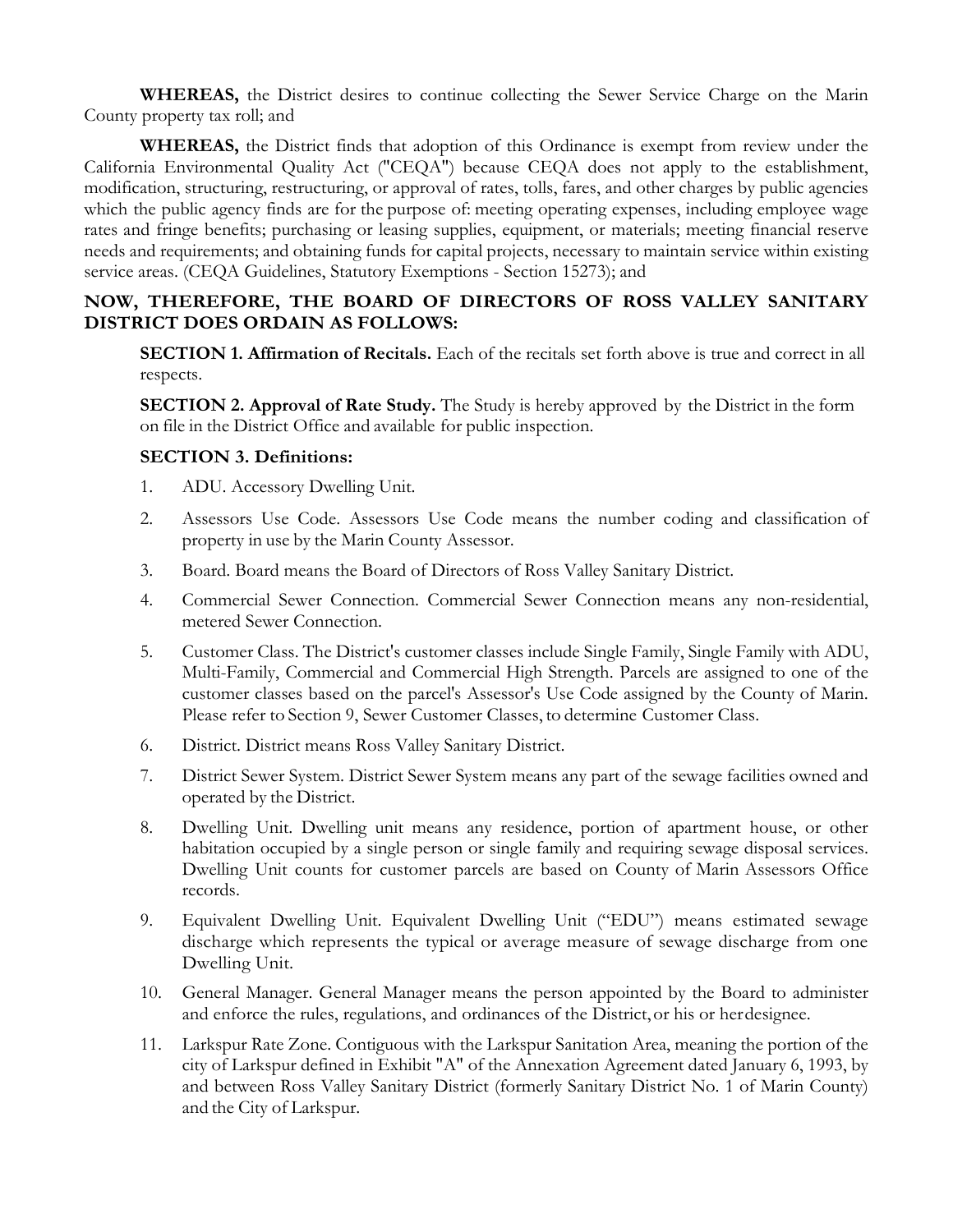- 12. Owner. Owner means the person holding the fee title to any property with a Sewer Connection as shown by the official records of the County Recorder of Marin County.
- 13. Ross Valley Rate Zone. The remaining portions of the District's service area, outside of the Larkspur Rate Zone.
- 14. Sewer Connection. Sewer Connection means any physical connection between any type of piping not owned by the District to any other type of piping, which is directly or indirectly connected to the District Sewer System and has not been abandoned and/or disconnected pursuant Section16, Termination of Services.
- 15. Sewer Service Charge. Sewer Service Charge means the wastewater utility service charge imposed on Sewer Connections for wastewater collection, treatment and disposal services provided by the District.
- 16. Winter Water Usage. Winter water usage is provided by Marin Municipal Water District ("MMWD") and is defined as one bi-monthly winter billing cycle usually occurring in January and February of each year.

**SECTION 4. No Free Service.** No facilities or services of the District Sewer System shall be furnished to any Sewer Connection free of charge.

**SECTION 5. Sewer Service Charge Imposed.** Pursuant to Health and Safety Code sections 6520.5 and 5471 *et seq.,* there is imposed upon each Sewer Connection an annual Sewer Service Charge.

**SECTION 6. Establishment of Annual Sewer Service Charges Through Fiscal Year 2023-24.**  The Sewer Service Charge for each EDU to be levied each fiscal year for each Sewer Connection is hereby established as shown in Section 7, below, unless modified in any particular year pursuant to Section 8 herein.

**SECTION 7. Maximum Annual Sewer Service Charges.** The Maximum Annual Sewer Service Charges shall be as follows:

Effective July 1, 2019, and continuing thereafter in effect on July 1 each subsequent year until June 30, 2024, or until further action by the Board:

|                              | <b>Proposed Monthly Sewer Service Charges (per EDU)</b> |                                        |                                     |                                     |                                     |
|------------------------------|---------------------------------------------------------|----------------------------------------|-------------------------------------|-------------------------------------|-------------------------------------|
|                              | <b>Effective</b><br>July 1,<br>2019                     | <b>Effective</b><br>July $1$ ,<br>2020 | <b>Effective</b><br>July 1,<br>2021 | <b>Effective</b><br>July 1,<br>2022 | <b>Effective</b><br>July 1,<br>2023 |
| <b>Ross Valley Rate Zone</b> |                                                         |                                        |                                     |                                     |                                     |
| Single Family                | \$961                                                   | \$1,024                                | \$1,083                             | \$1,146                             | \$1,212                             |
| Single Family with ADU       | \$1,441                                                 | \$1,536                                | \$1,625                             | \$1,719                             | \$1,819                             |
| Multi-Family                 | \$861                                                   | \$918                                  | \$971                               | \$1,027                             | \$1,087                             |
| Commercial Low-Strength      | \$961                                                   | \$1,024                                | \$1,083                             | \$1,146                             | \$1,212                             |
| Commercial High-Strength     | \$2,216                                                 | \$2,362                                | \$2,499                             | \$2,644                             | \$2,797                             |
| Commercial minimum*          | \$721                                                   | \$769                                  | \$814                               | \$861                               | \$911                               |
| <b>Larkspur Rate Zone</b>    |                                                         |                                        |                                     |                                     |                                     |
| Single Family                | \$1,356                                                 | \$1,445                                | \$1,529                             | \$1,618                             | \$1,712                             |
| Single Family with ADU       | \$2,034                                                 | \$2,168                                | \$2,294                             | \$2,427                             | \$2,568                             |
| Multi-Family                 | \$1,215                                                 | \$1,295                                | \$1,370                             | \$1,449                             | \$1,533                             |
| Commercial Low-Strength      | \$1,356                                                 | \$1,445                                | \$1,529                             | \$1,618                             | \$1,712                             |
| Commercial High-Strength     | \$3,114                                                 | \$3,320                                | \$3,513                             | \$3,717                             | \$3,933                             |
| Commercial minimum*          | \$1,017                                                 | \$1,084                                | \$1,147                             | \$1,214                             | \$1,284                             |

\* For commercial accounts with no water usage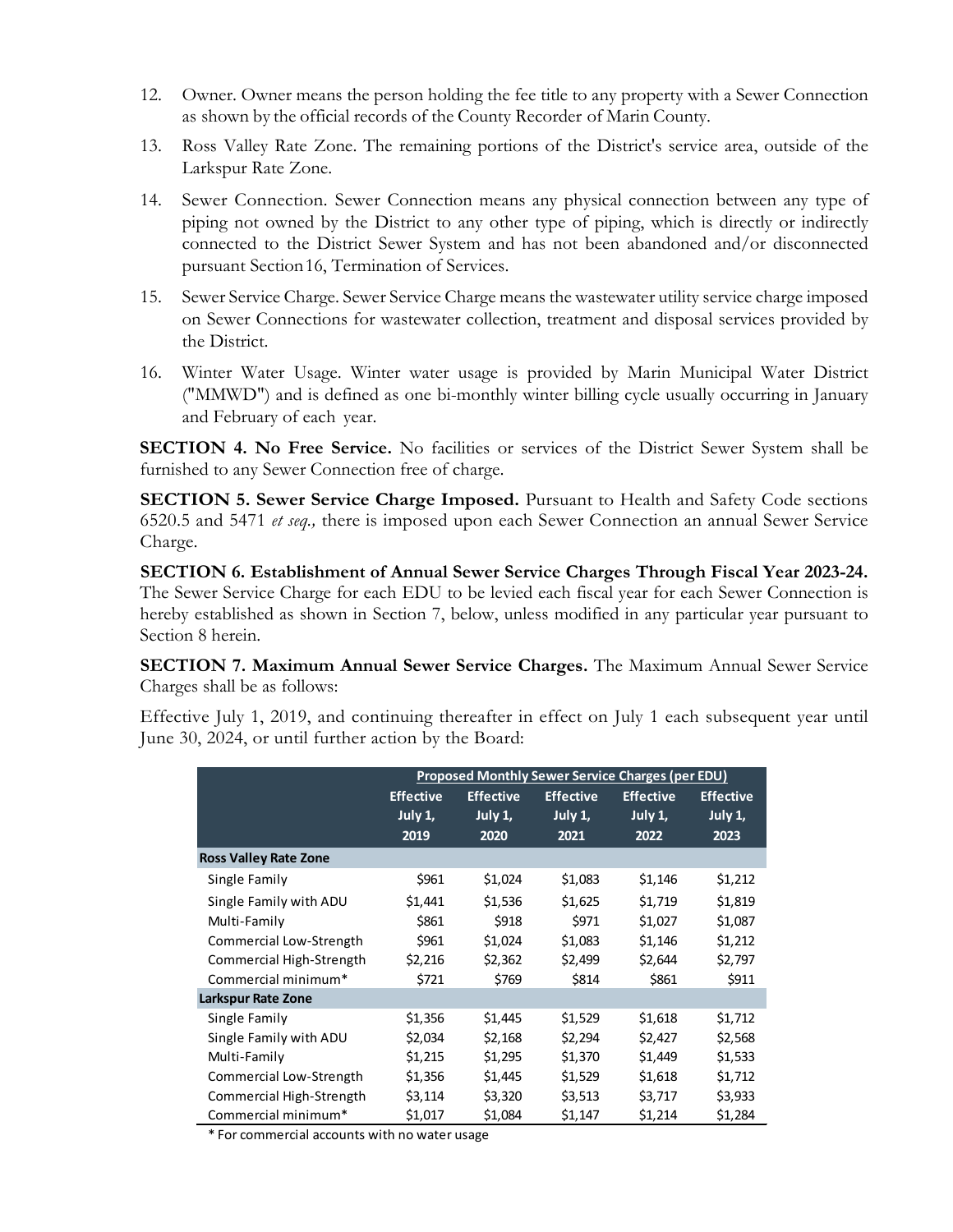Under no circumstances may the annual increase to the Sewer Service Charge exceed the amounts shown in this Section 7 unless notice is given pursuant to Proposition 218 Fee Provisions, the Act, and applicable law governing property-related fee increases.

**SECTION 8. Approval of Sewer Service Charges Below the Maximum Annual Increase.** The Board may consider lowering the annual increase to the Sewer Service Charge in any given fiscal year upon review of an updated five-year financial forecast and draft budget for each new fiscal year, if the Board finds that the forecast and budget demonstrate that less than the maximum scheduled Sewer Service Charge increase will achieve sufficient revenue.

**SECTION 9. Sewer Customer Classes.** Customer parcels are assigned to a sewer Customer Class based on the following Marin County Assessor Use Codes. Future changes or additions made by the Marin County Assessor may be included and utilized by the District without further Board action.

| <b>Assessor</b><br><b>Use Code</b> | <b>Assessors Use Code Description</b>                               | <b>Equivalent Dwelling</b><br><b>Unit Assignment</b> | <b>Customer Class</b>                                             |
|------------------------------------|---------------------------------------------------------------------|------------------------------------------------------|-------------------------------------------------------------------|
| 0 <sup>0</sup>                     | Vacant                                                              | None (see Note 1)                                    | See Note 2                                                        |
| 10                                 | Single Family Residential - Unimproved                              | None (see Note 1)                                    | Single Family                                                     |
| 11                                 | Single Family Residential - Improved                                | One                                                  | Single Family or Single<br>Family with ADU                        |
| 12                                 | Mobile Home                                                         | One per dwelling unit                                | See Note 2                                                        |
| 14                                 | Single Family Attached                                              | One per dwelling unit                                | Multi Family                                                      |
| 15                                 | Common Area Parcel                                                  | None (see Note 1)                                    | Not applicable                                                    |
| 20                                 | Multiple Residential - Unimproved                                   | None (see Note 1)                                    | Multi Family                                                      |
| 21                                 | Multiple Residential - Improved                                     | One per dwelling unit                                | Multi Family                                                      |
| 30                                 | One per equivalent dwelling<br>Farm<br>unit                         |                                                      | See Note 2                                                        |
| 31                                 | Rural Home                                                          | One per dwelling unit                                | Single Family                                                     |
| 32                                 | Agricultural Preserve Contract - Unimproved                         | None (see Note 1)                                    | See Note 2                                                        |
| 33                                 | Agricultural Preserve Contract - Improved                           | None (see Note 1)                                    | See Note 2                                                        |
| 36                                 | Open Space Contract - Unimproved                                    | None (see Note 1)                                    | See Note 2                                                        |
| 37                                 | Open Space Contract - Improved                                      | One per equivalent dwelling<br>unit                  | See Note 2                                                        |
| 38                                 | Historical Property (Mills Act)                                     | One per equivalent dwelling<br>unit                  | Single Family                                                     |
| 40                                 | Industrial Land - Unimproved                                        | None (see Note 1)                                    | See Note 2                                                        |
| 41                                 | Industrial Land - Improved                                          | One per equivalent dwelling<br>unit                  | Commercial                                                        |
| 50                                 | Commercial Land - Unimproved                                        | None (see Note 1)                                    | Commercial                                                        |
| 51                                 | Commercial Land - Improved                                          | One per equivalent dwelling<br>unit                  | Commercial                                                        |
| 60                                 | Land Subject to Exemption - Unimproved<br>(churches, schools, etc.) | None (see Note 1)                                    | Commercial                                                        |
| 61                                 | Land Subject to Exemption - Improved<br>(churches, schools, etc.)   | One per equivalent dwelling<br>unit                  | Single Family or<br>Multi Family or<br>Commercial (see<br>Note 3) |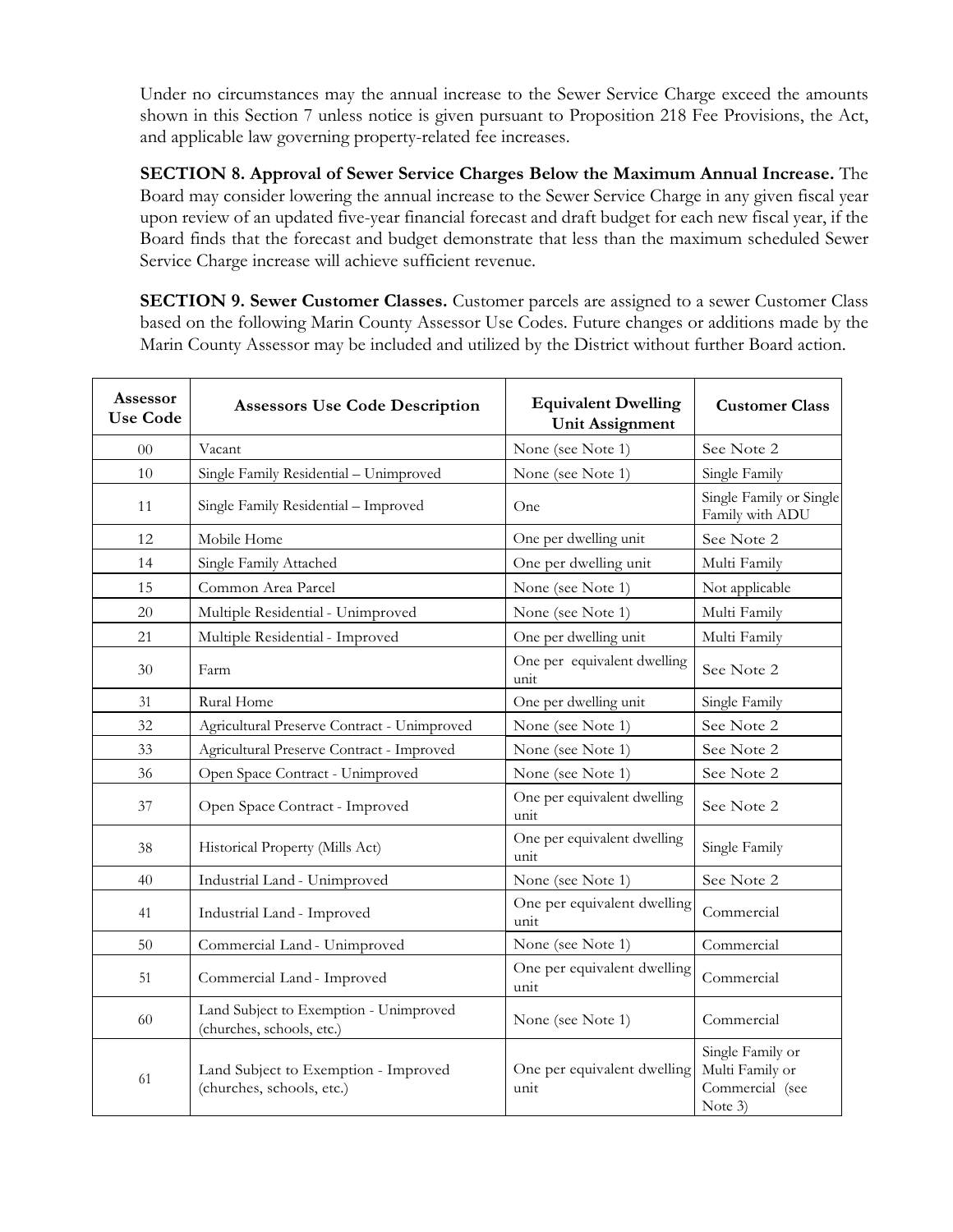| 80 | Non-taxable                     | One per equivalent dwelling<br>unit | Single Family or<br>Multi Family or<br>Commercial (see<br>Note $3)$ |
|----|---------------------------------|-------------------------------------|---------------------------------------------------------------------|
| 81 | Tax Deeded                      | One per equivalent dwelling<br>unit | See Note 2                                                          |
| 90 | Public Utility -<br>Non-taxable | One per equivalent dwelling<br>unit | Commercial                                                          |
| 91 | Public Utility -<br>Taxable     | One per equivalent dwelling<br>unit | Commercial                                                          |

**Note 1** - A Sewer Service Charge is not levied until a dwelling unit or equivalent dwelling unit is established on the property. **Note 2** - These use codes are not currently present in the District's customer base. Should a customer with this used code become active (connect to the sewer system), a determination of Customer Class will be made by the General Manager.

**Note 3** - Use code 61 and use code 80 contains a variety of types of properties. Rates are assigned based upon actual property use.

#### **SECTION 10. Assignment of Equivalent Dwelling Units.** The assignment of EDUs shall be as follows:

- 1. One Unit Minimum. All Sewer Connections will be assigned a minimum of one EDU.
- 2. Residential Dwellings. One EDU shall be assigned to each single-family residential Sewer Connection and each Dwelling Unit of a multiple residential building Sewer Connection.
- 3. Commercial Sewer Connections. For Commercial Sewer Connections, EDUs shall be assigned based on Winter Water Usage and a sewer discharge strength factor. The most recent available bimonthly Winter Water Usage records shall be used to calculate the number of EDUs to be assigned to said Sewer Connection. EDUs thus calculated shall be rounded to the nearest tenth (and not less than one EDU will be assigned to any Commercial Sewer Connection). Irrigation flows and other flows not connected to the District Sewer System, and therefore not discharging to the District Sewer System, are assigned zero EDUs. The formula used to calculate EDUs for Commercial Sewer Connections is as follows:

Number of EDUs = 
$$
\frac{Winter Water Usage (in HCF) x 748 gallons per HCF}{60 days x 215 gallons per day}
$$

where  $HCF =$  hundred cubic feet

- 4. Commercial High Strength.
	- a. Commercial Sewer Connections that discharge sewage having significantly greater strength characteristics than residential sewage shall be designated as "Commercial High Strength", which applies to the following types of users: Markets with garbage disposals; Mortuaries; Restaurants; Bakeries; and other such high-strength users as reasonably determined by the General Manager.
	- b. For any other users discharging high strength sewage, the customer classification shall be as determined by the General Manager and confirmed by testing or other rational means.
	- c. Inquiries regarding the assignment of customer classification or EDUs must be submitted to the General Manager in writing before changes in assignment will be made.
- 5. Commercial Minimum. Those Commercial Sewer Connections with no winter water usage will be assigned 1 EDU and assessed the Commercial Minimum sewer service charge.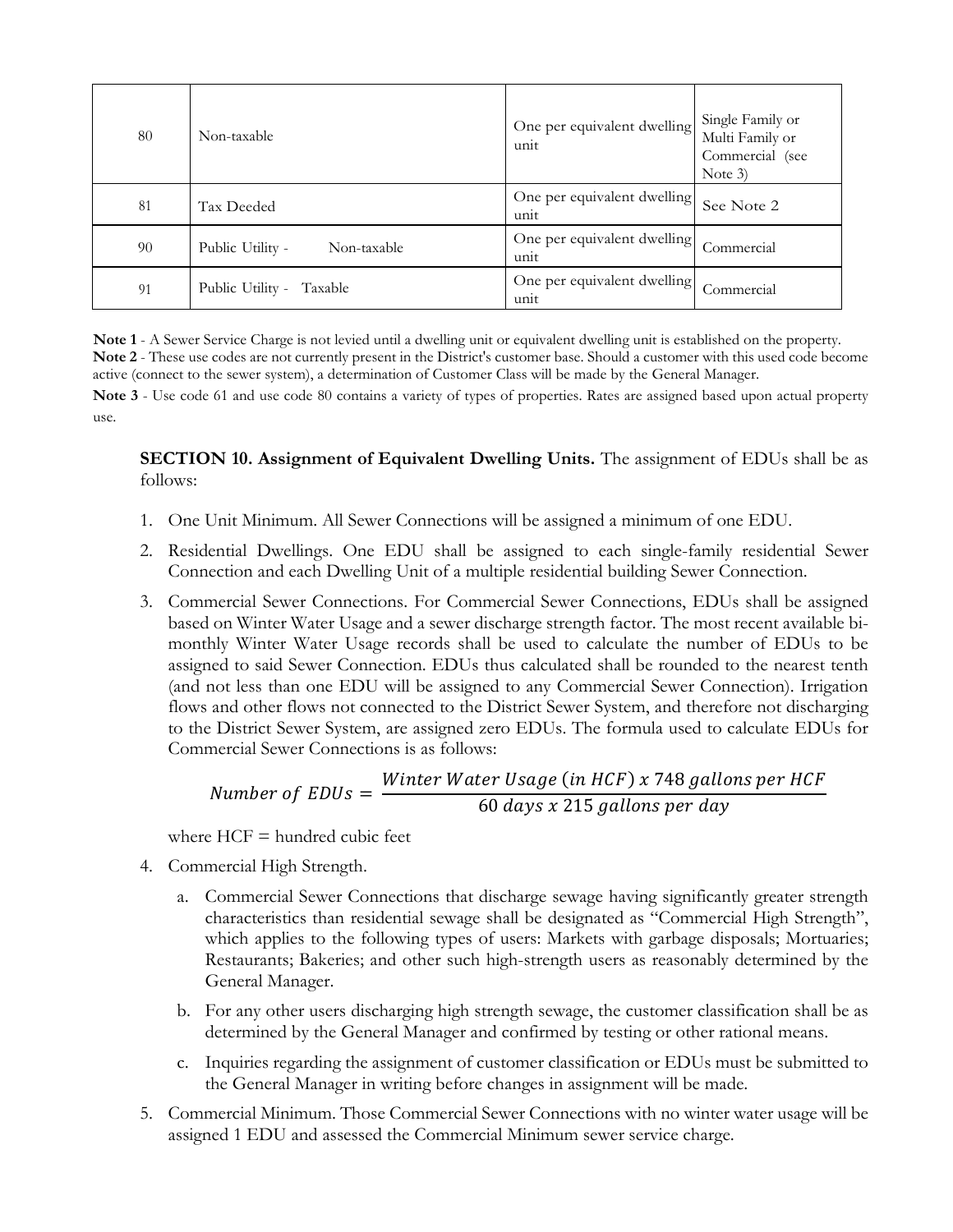**SECTION 11. Refund of Sewer Service Charges.** Each Owner is responsible for the correctness of the Sewer Service Charges levied against his or her Sewer Connection and, as such, has the sole responsibility for requesting a refund for improper charges. The following terms and conditions apply to requests forrefunds.

- 1. Requests are to be made in writing to the General Manager or his or her designee.
- 2. Requests must include supporting documents for the timeframe and amount of the refund being requested.
	- a. Documents might include copies of previous years' property tax bills, cancelled checks, or any other document(s) proving payment.
	- b. In no case will a refund be issued for sewer service charges paid more than three (3) years prior to the original written request date.
	- c. Pursuant to Government Code Section 53082, the limitation in (b) will not apply to sewer service charges paid prior to January 1, 1992 if the Owner at that time is the current Owner on the date of the request.
- 3. The Owner must allow a District inspector to inspect the Sewer Connection to verify the status of the connection or non-connection to the District Sewer System.
- 4. Refunds are approved by determination of the General Manager or his or her designee.
- 5. Appeals of the General Manager's determination may be made by written notice to the Board within ten  $(10)$  days of the date of the determination.

**SECTION 12. Appeal of Sewer Use Estimation.** The Owner of a Sewer Connection subject to the Sewer Service Charge may appeal the estimation of sewer use calculated by the District pursuant to Section 10, Assignment of Equivalent Dwelling Units, as follows:

- 1. Requests are to be made in writing to the General Manager or his or her designee before December 31 of the fiscal year for which the charges apply.
- 2. Requests must include evidence of the following:
	- a. Due to the unique or unusual nature of water use on the parcel, the estimation method substantially overestimates the sewer system demand or usage of the parcel relative to other parcels in the District with similar actual sewer demand or use; and
	- b. The Owner could not have avoided the error in estimation by establishing a separately metered water account for any unusual and intentional non-domestic use; and
	- c. Use of the standard estimation method is manifestly unfair under the circumstances.
- 3. If the General Manager or his or her designee determines that each of the previously stated criteria is true, based on the written appeal and on other evidence provided to or otherwise available to the General Manager, then he or she will reduce the Sewer Service Charge for that parcel for that fiscal year to the amount he or she determines to reflect an accurate estimate of sewer use and shall either transmit a correct charge to the County or issue a refund in the amount of the reduction.
- 4. Refunds are approved by determination of the General Manager or his or her designee.
- 5. Appeals of the General Manager's determination may be made by written notice to the Board within ten (10) days of the date of thedetermination.

**SECTION 13. Person Responsible for Payment.** The person responsible for payment of all Sewer Service Charges shall be the Owner of such Sewer Connection.